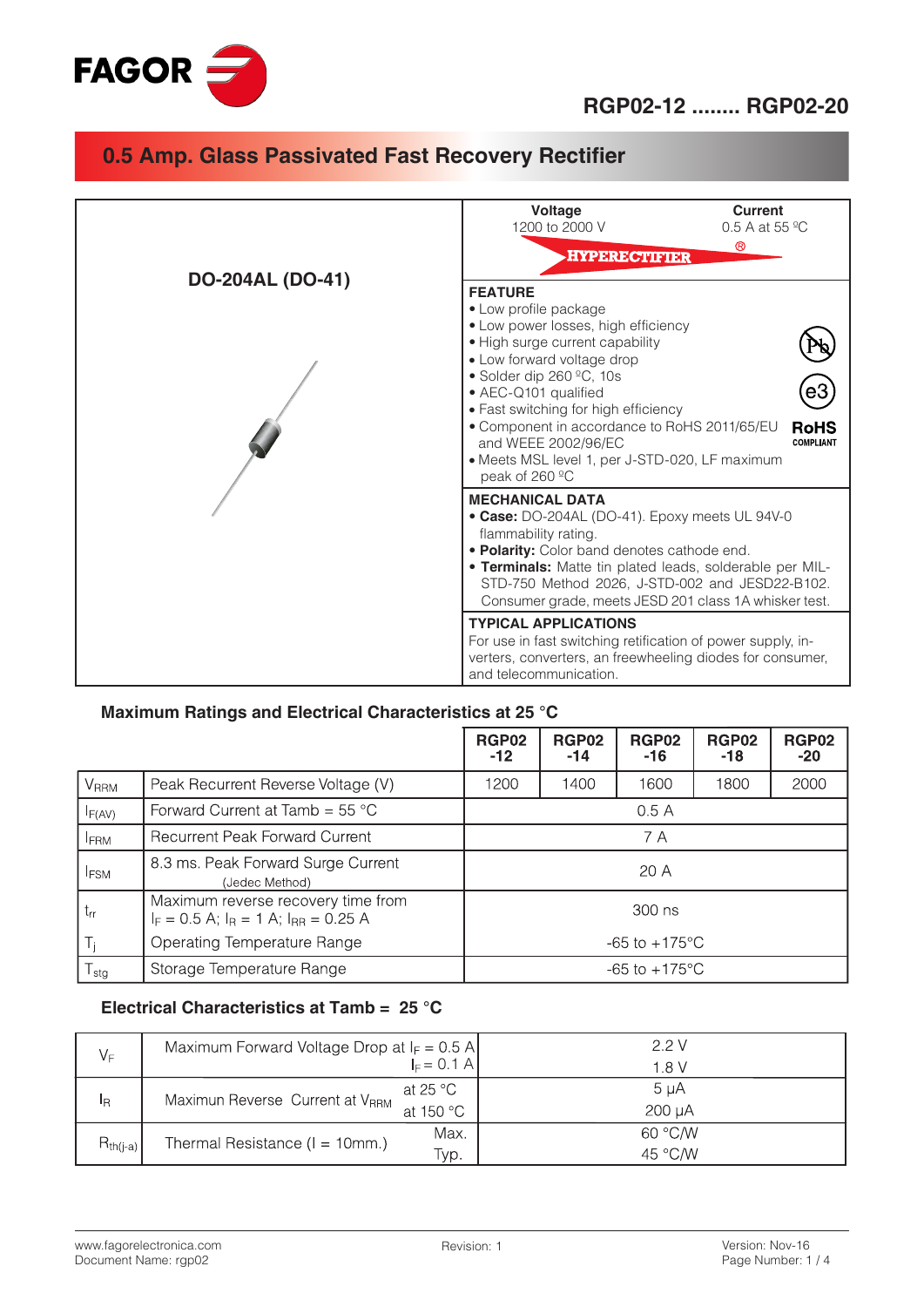

### **Ordering Information**

| <b>PREFERRED P/N</b> | <b>PACKAGE CODE</b> | <b>DELIVERY MODE</b>          | <b>BASE QUANTITY</b> | <b>UNIT WEIGHT (g)</b> |
|----------------------|---------------------|-------------------------------|----------------------|------------------------|
| <b>RGP02-20 AMP</b>  | <b>AMP</b>          | AMMO BOX                      | 5,000                | 0.325                  |
| GP02-20 TR           | <b>TR</b>           | 14" diameter tape and<br>reel | 5,000                | 0.325                  |

#### **Package Outline Dimensions: (mm) DO-204AL (DO-41)**

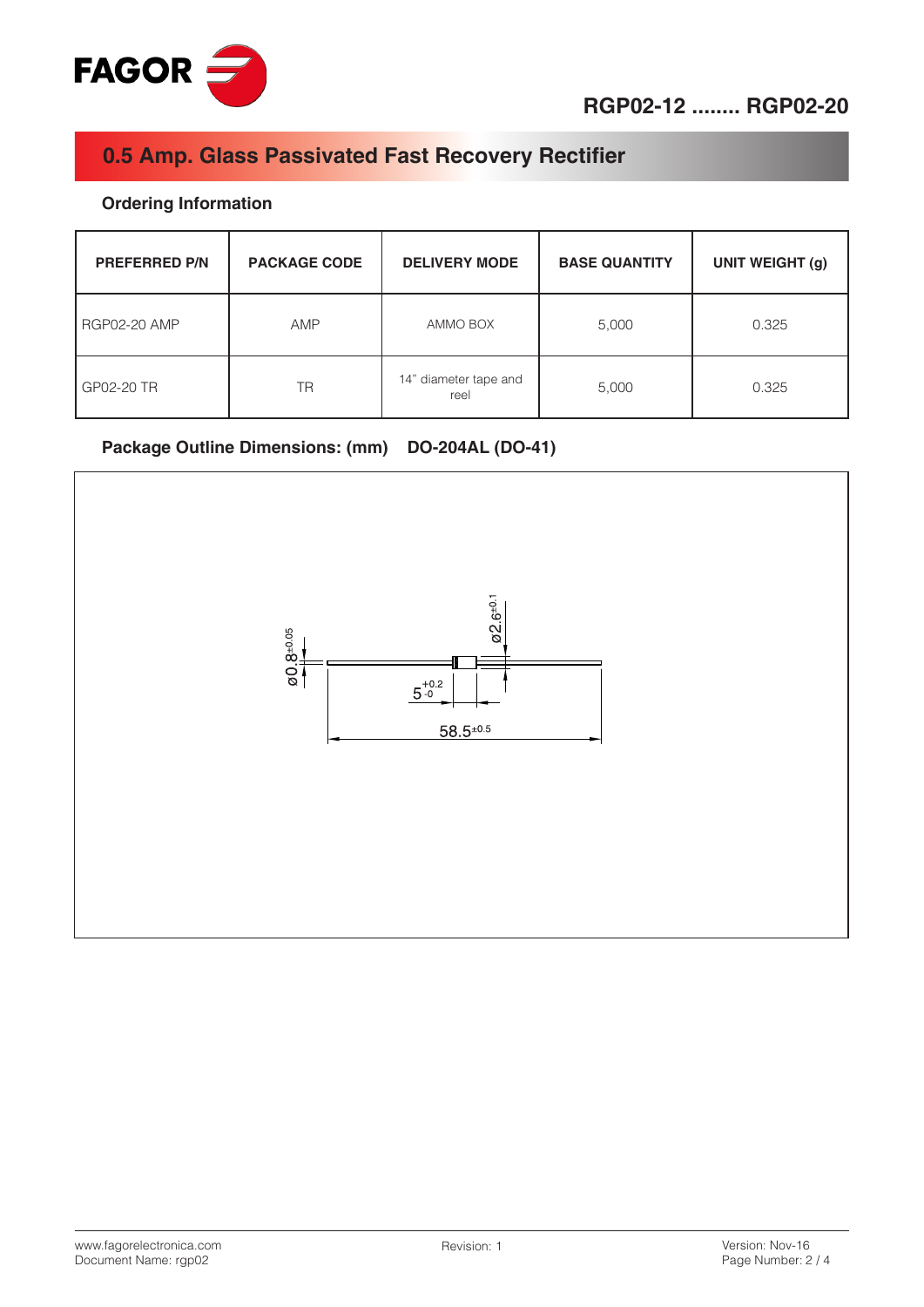



**Ratings and Characteristics** (Ta 25 ºC unless otherwise noted)



 $V_F$ , instantaneous forward voltage (V)



MAXIMUM NON REPETITIVE PEAK FORWARD SURGE CURRENT



www.fagorelectronica.com Document Name: rgp02